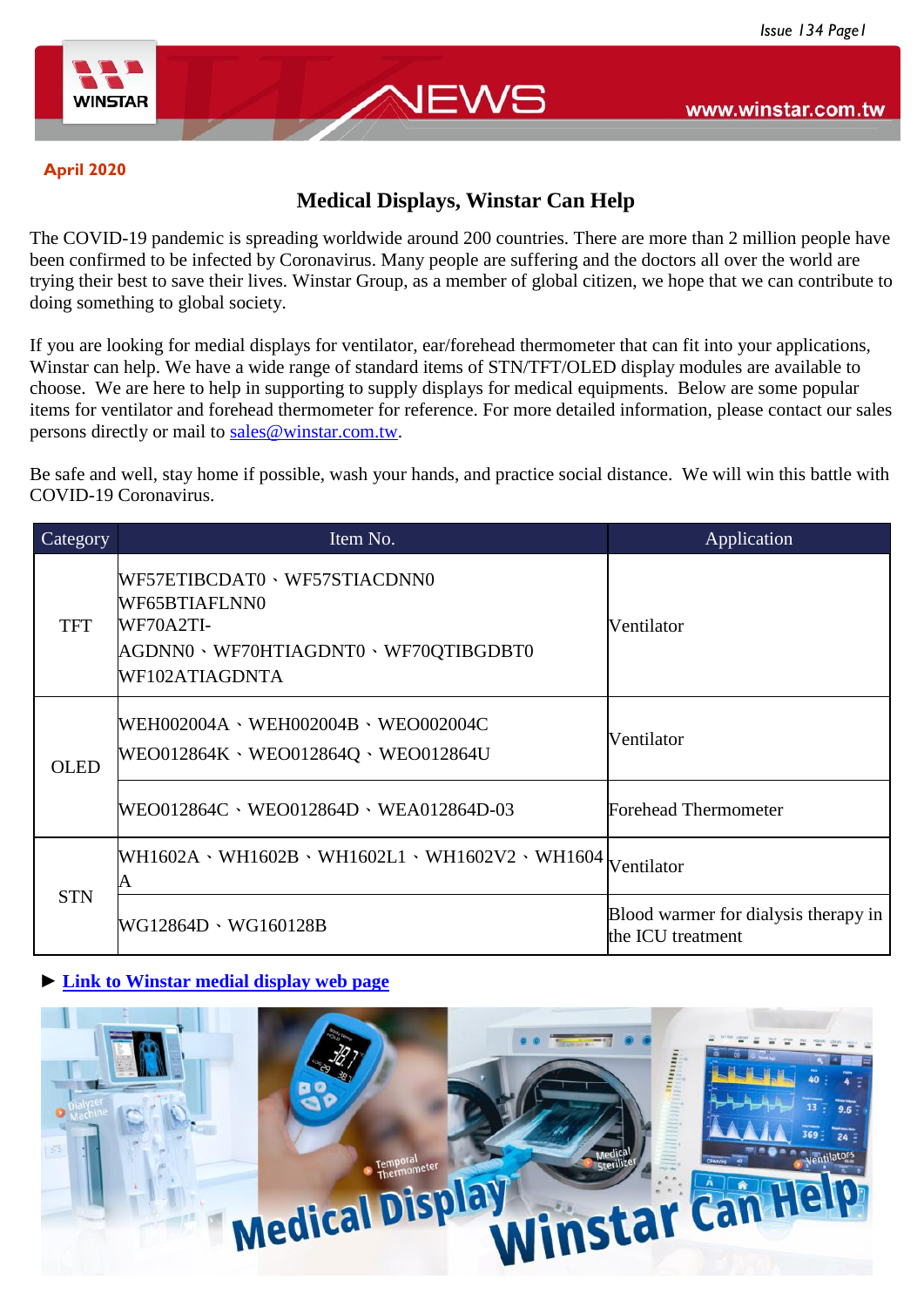

## **7" PCAP HDMI Signal TFT WF70A2TIFGDHGV**

NEWS

WF70A2TIFGDHGV is a 7 inch supporting HDMI (Only DVI) signal TFT-LCD module with Projected Capacitive Touch Panel (PCAP); it's made of WVGA 800x480 resolution. WF70A2TIFGDHGV comes with a control board which supports HDMI signal interface and a 40-pin GPIO connector on board; it is designed to make Raspberry Pi usage become easily. This display has a USB interface Capacitive Touch Screen overlay on TFT panel. We designed a connector (P/N WWHDMI-00#) and USB cable (P/N OTP1XXXXXXXXXXXXXX) for option, the customers can use it to connect WF70A2TIFGDHGV module with your Raspberry Pi directly. Please note, this part no. WF70A2TIFGDHGV does not include any HDMI connector or USB cable.

WF70A2TIFGDHGV is built in with TFP401 Controller IC convert signal to support HDMI (Only DVI) signal interface, as to the PCAP (CTP) IC is FT5426, it supports USB interface. The supply voltage for LCM (VDD) is typical value 5V. It is featured with Glare surface glass, view direction 12 o'clock, gray scale inversion 6 o'clock.

**WF70A2TIFGDHGV**: with a 40-pin header connector on board, supports up to Raspberry Pi 3B+ (contain Pi 4B) version. If customers choose to use Raspberry Pi 4 for your project, please note the interface is Micro HDMI; customers need to use Micro HDMI to HDMI cable.

**WF70A2TIFGDHG0**: without connector on board (do not support Raspberry Pi).

| WF70A2TIFGDHGV                           | Dimension                            |  |
|------------------------------------------|--------------------------------------|--|
| <b>Size</b>                              | 7 inch                               |  |
| Dot Matrix                               | 800 x RGB x 480(TFT)                 |  |
| Module dimension                         | $165.0(W)$ x $100(H)$ x $26.6(D)$ mm |  |
| Active area                              | 154.08 x 85.92 mm                    |  |
| Dot pitch                                | $0.0642 \times 0.179$ mm             |  |
| LCD type                                 | TFT, Normally White, Transmissive    |  |
| <b>View Direction</b>                    | 12 o'clock                           |  |
| <b>Gray Scale Inversion</b><br>Direction | 6 o'clock                            |  |
| <b>Aspect Ratio</b>                      | 16:9                                 |  |
| Controller IC                            | TFP401 or equivalent                 |  |
| <b>Backlight Type</b>                    | LED, Normally White                  |  |
| <b>TFT</b> Interface                     | <b>Support HDMI Connector</b>        |  |
| PCAP IC                                  | FT5426 or Equivalent                 |  |
| <b>PCAP</b> Interface                    | USB                                  |  |
| <b>PCAP FW Version</b>                   | 3                                    |  |
| <b>Touch Panel</b>                       | With PCAP                            |  |
| Surface                                  | Glare                                |  |







**► [Link to Winstar WF70A2TIFGDHGV web page](https://www.winstar.com.tw/products/tft-lcd/hdmi-tft-lcd/wf70a2tifgdh-ctp.html)**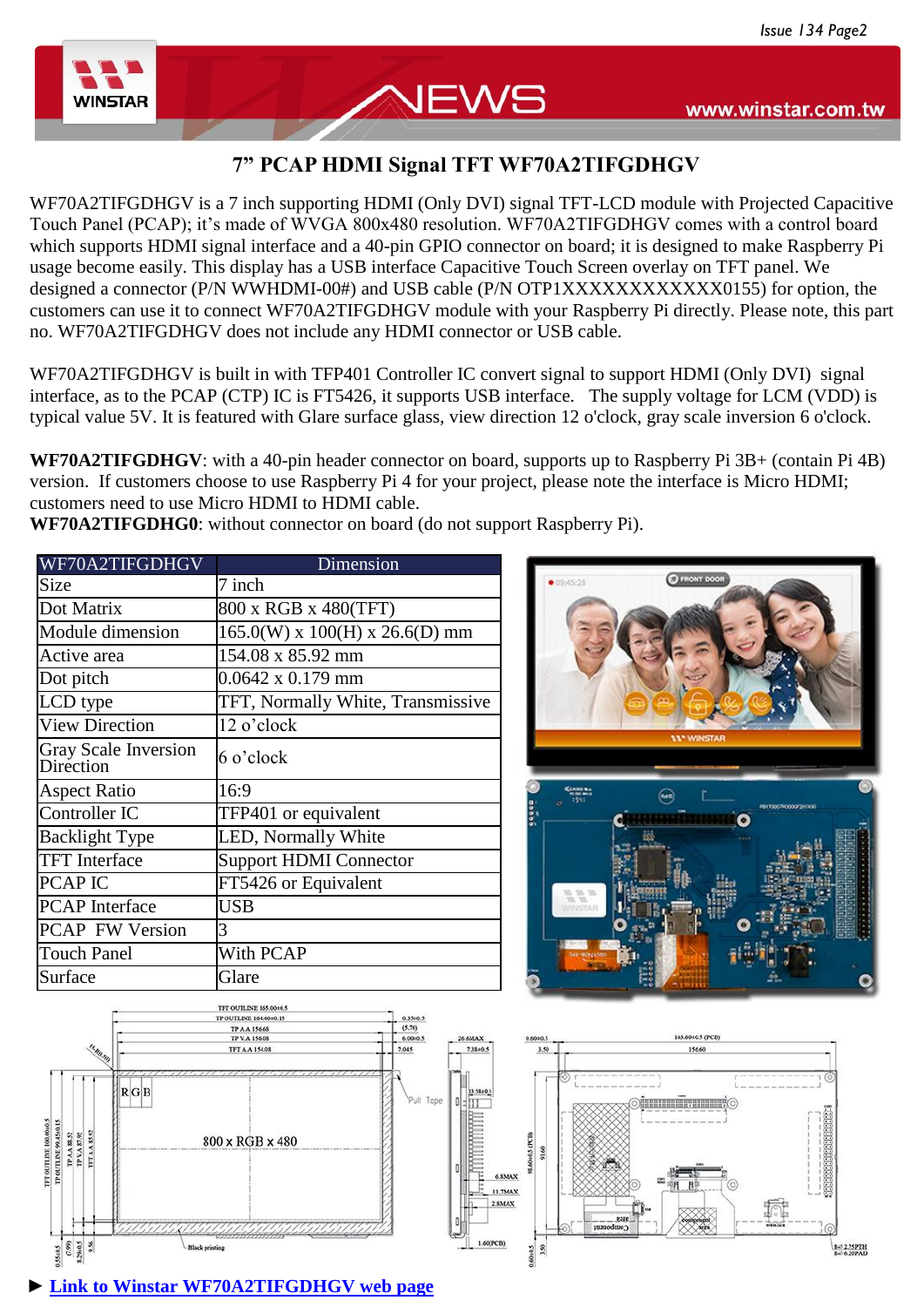

## **7" Resistive TP HDMI Signal TFT WF70A2TIFGDHTV**

NEWS

WF70A2TIFGDHTV is a 7 inch Resistive Touch Panel TFT-LCD module which supports HDMI (Only DVI) signal; its resolution is made of WVGA 800x480 dots. WF70A2TIFGDHTV comes with a control board which supports HDMI (Only DVI) signal interface and a 40-pin GPIO connector on board; it is designed to make Raspberry Pi usage become easily. This display has a USB interface Resistive Touch Screen overlay on TFT panel. We designed a connector (P/N WWHDMI-00#) and USB cable (P/N OTP1XXXXXXXXXXXXXX) for option, the customers can use it to connect WF70A2TIFGDHTV module with your Raspberry Pi directly. Please note, this part no. WF70A2TIFGDHTV does not include any HDMI connector or USB cable.

WF70A2TIFGDHTV is built in with TFP401 Controller IC convert signal to support HDMI (Only DVI) signal interface. The supply voltage for LCM (VDD) is typical value 5V. It is featured with Anti-Glare surface glass, view direction 12 o'clock, gray scale inversion 6 o'clock, aspect ratio 16:9.

**WF70A2TIFGDHTV:** with a 40-pin header connector on board, supports up to Raspberry Pi 3B+ (contain Pi 4B) version. If customers choose to use Raspberry Pi 4 for your project, please note the interface is Micro HDMI; customers need to use Micro HDMI to HDMI cable.

WF70A2TIFGDHTV Dimension Size 7 inch Dot Matrix  $\begin{array}{c|c}\n 800 \text{ x RGB } x \text{ 480(TFT)}\n \end{array}$ Module dimension  $165.0(W)$  x 100(H) x 26.4(D) mm Active area 154.08 x 85.92 mm Dot pitch  $0.0642 \times 0.179 \text{ mm}$ LCD type **TFT**, Normally White, Transmissive View Direction | 12 o'clock Gray Scale Inversion Birection 6 o'clock Aspect Ratio 16:9 Controller IC TFP401 or equivalent Backlight Type **LED**, Normally White TFT Interface Support HDMI Connector RTP Interface USB Touch Panel With RTP Surface Anti-Glare